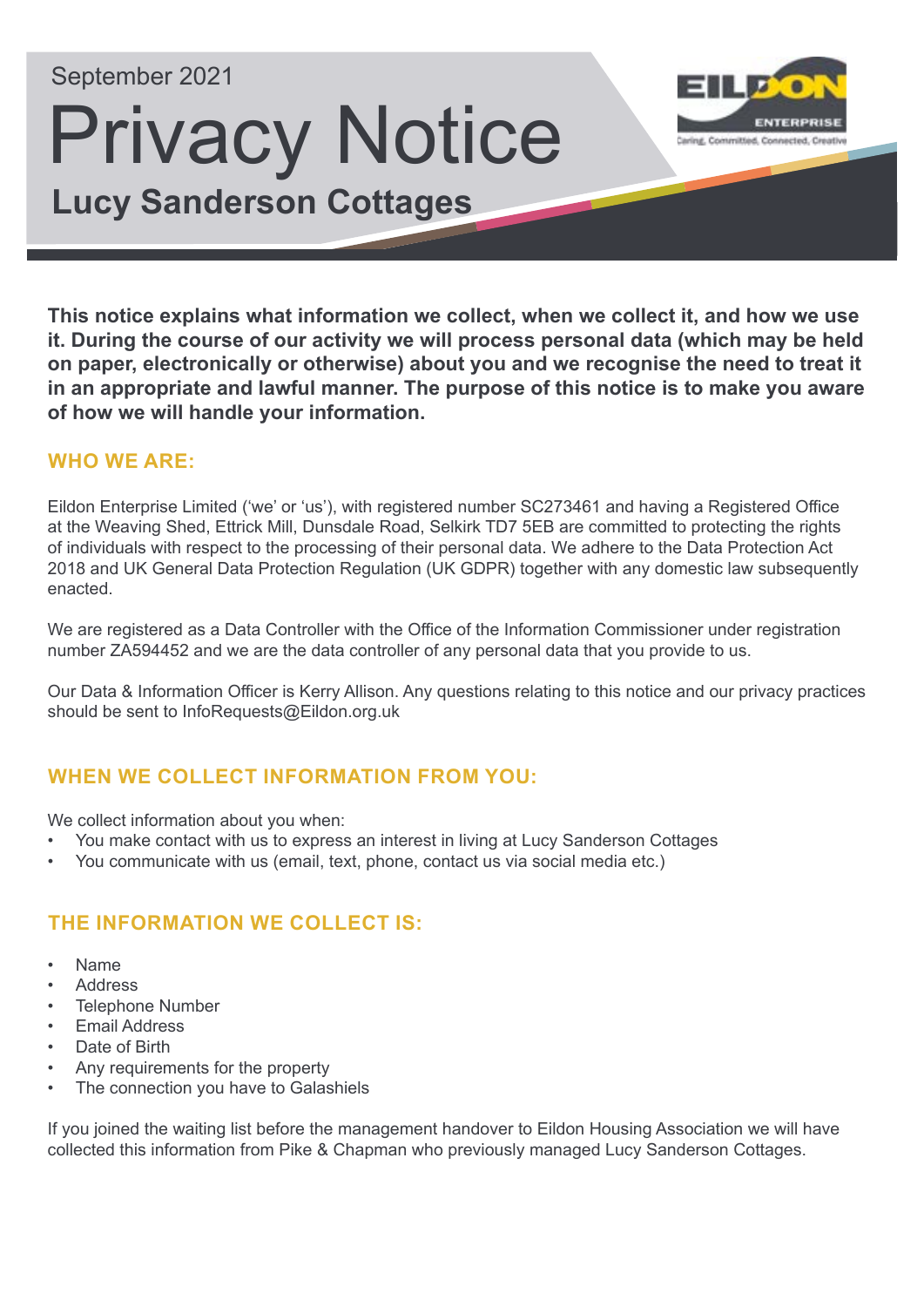#### **WHY WE NEED THIS INFORMATION AND HOW IT WILL BE USED:**

We will collect this information so that we can contact you when a property at Lucy Sanderson Cottages becomes available.

Call recording information may be used for training and monitoring purposes

#### **SHARING OF INFORMATION**

Your information will only be shared with the landlord for Lucy Sanderson Cottages - Pike and Chapman.

The information will only be stored within the UK.

#### **SECURITY**

When you give us information, we take steps to make sure that your personal information is kept secure and safe. As we hold your information both in paper format and electronically, we have several different ways to ensure security measures are in place.

Personal information that we hold in paper format for you is kept in cabinets that are locked at the end of each working day.

The information that we hold about you electronically is protected in several ways:

- No access to Eildon's network, computers and smartphones unless the correct username and passwords are entered
- No access to the remotely hosted services unless the correct username and passwords are entered
- All Eildon electronic devices (tablets, notebooks, removeable storage etc.) are password protected and encrypted
- A range of cybersecurity measures and Data Loss Prevention software
- Anti-virus software
- Policies and procedures, information, inductions and training for staff

Our privacy policy can be found in the downloads section of our website: www.eildon.org.uk alternatively you can contact us and we will provide a hard copy.

#### **HOW LONG WE KEEP YOUR INFORMATION:**

We review our retention periods regularly and will only hold your personal data for as long as it is necessary for the relevant activity, or as required by let, or as set out in any relevant contract we have with you.